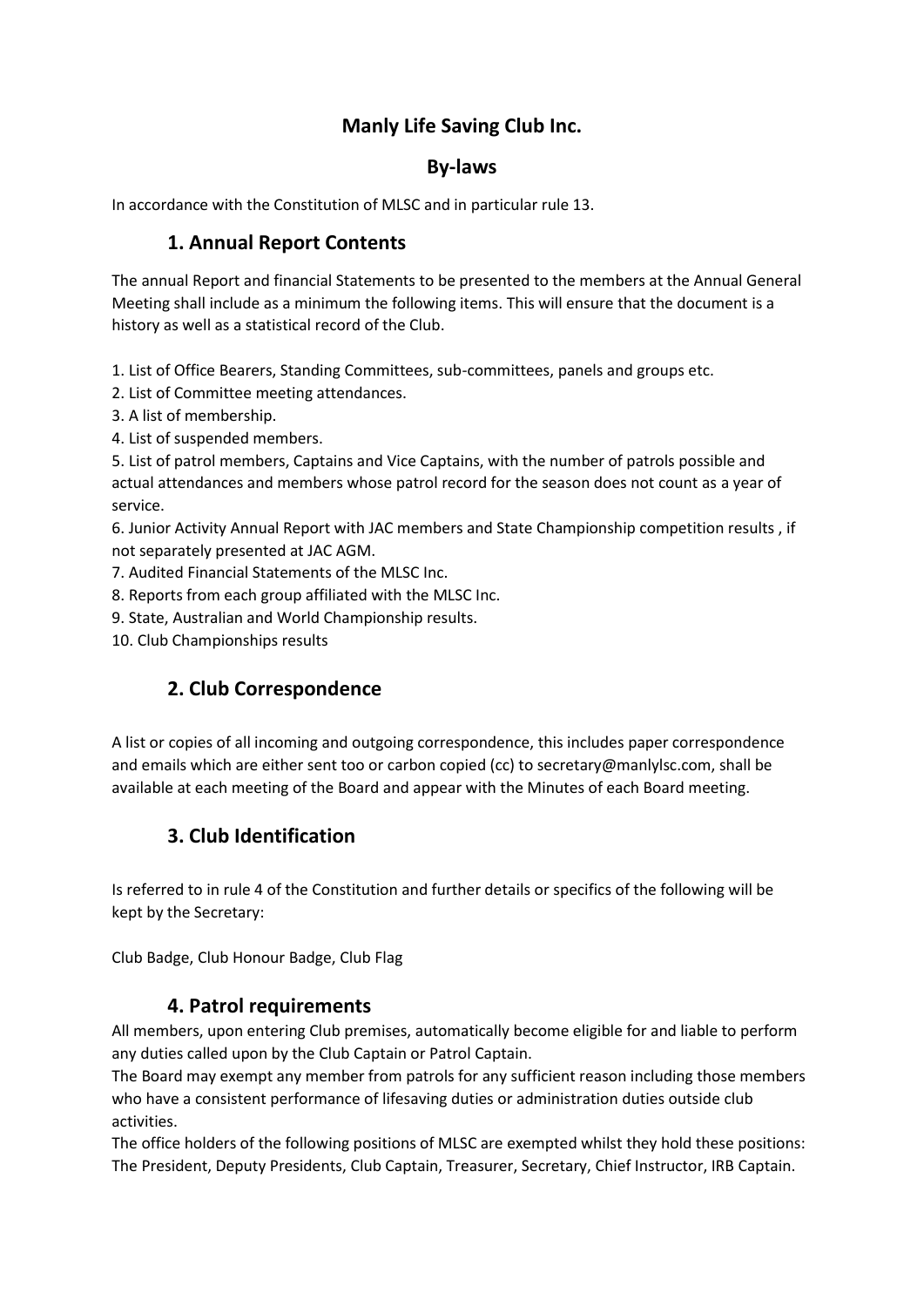These office holders will be credited as having satisfactorily performed their patrol duties whilst they hold these positions, however this will not exempt them from any SLSA patrol hour competition requirements.

Patrol requirements for season 2021/2022 are as follows:

Any member that is not Long Service, Honorary or an Associate member must do their best to fulfil their Patrol roster. If a member cannot make a rostered Patrol, it is their responsibility to find a replacement. This can be done via the Member's Portal. Obligated Patrol hours consist of 25 hours for competition (calculated from a calendar year) consisting of hours on Patrol or designated water safety hours.

Patrol Grading Key for 2021/2022 follows:

At the conclusion of each patrol season every patrolling member's patrol season hours are accumulated and one of the gradings below is allocated.

A = The highest and recommended award status for a patrol members achievement; Year of Service is granted and accumulates towards Long Service (10 years).

To achieve A Grade status, members must complete minimum 30 patrol hours a year composed of

Minimum of 20 rostered patrol hours with your allocated Patrol

AND Minimum 10 hours with another patrol

OR 10 hours maximum of approved and logged, water safety

B = Year of Service not granted, but member in good standing.

C = Member must reapply to join, with letter of commitment

NOTE: An A grading may be granted when a prior agreement has been made between the Club Captain and a member due to other services they provide to the club

### **Roving Patrol**

Placements on Roving Patrol are limited and are only available to a maximum of 30 members. In order to qualify, your work/family/sports schedule is such that you cannot predict your availability.

Due to limited places, those wanting to be on Roving Patrol MUST apply prior to every season.

There is an expectation that when Patrol numbers are low, roving members will be contacted first to fill gaps.

To receive an A grading, roving members must complete a minimum of 20 hrs on ANY patrol and 10 hours of water safety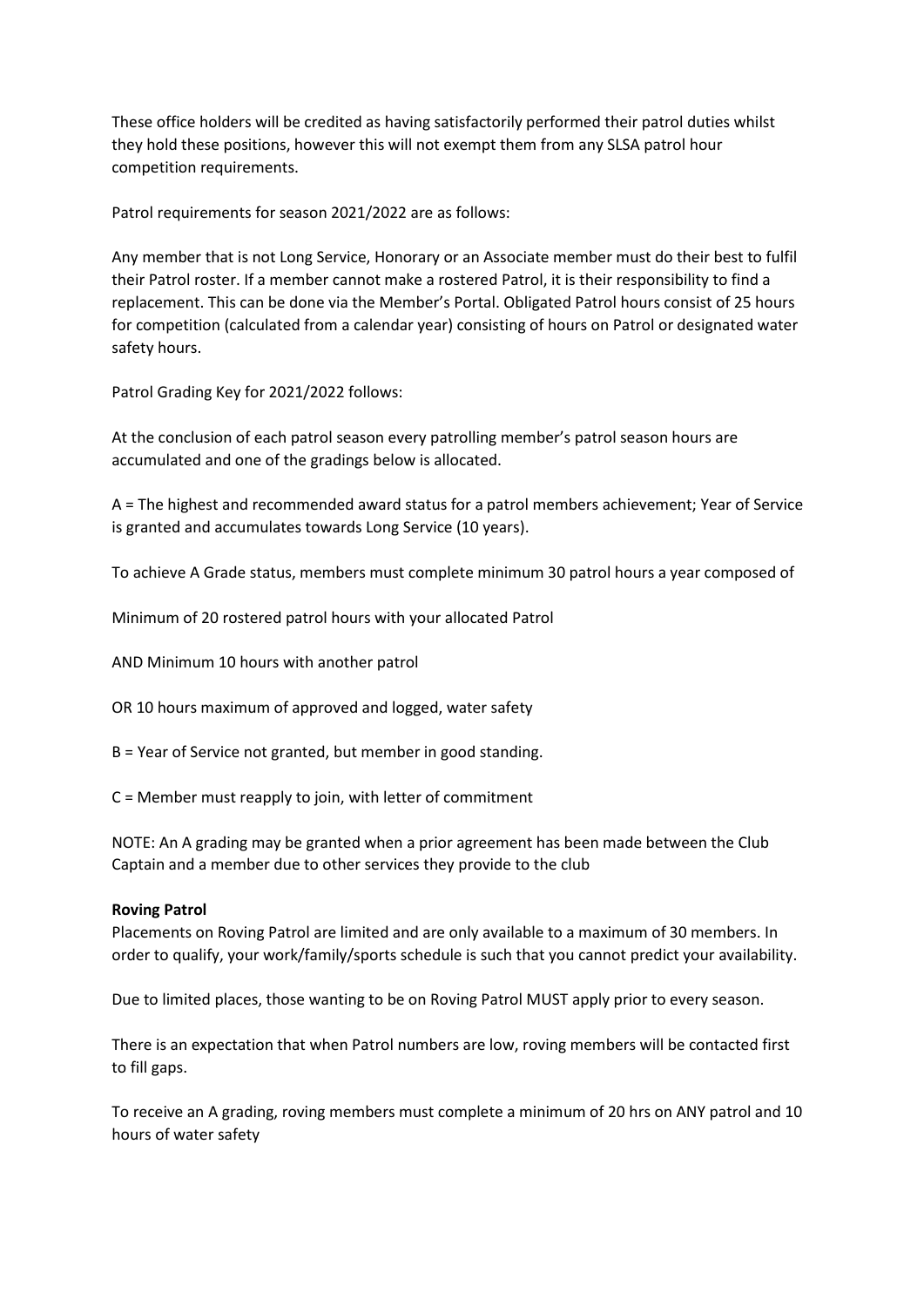# **4. Membership Fees and other fees.**

As required by Rule 7 of the constitution the fees for season 2020/21 are as follows:

### **MEMBERS NAME**\_\_\_\_\_\_\_\_\_\_\_\_\_\_\_\_\_\_\_\_\_\_\_\_\_\_\_\_\_\_\_\_\_\_\_\_\_\_\_\_\_\_\_\_\_\_\_\_\_\_\_\_

**MEMBERSHIP CATEGORY**\_\_\_\_\_\_\_\_\_\_\_\_\_\_\_\_\_\_\_\_\_\_\_\_\_\_\_\_ **PHONE CONTACT** \_\_\_\_\_\_\_\_\_\_\_\_\_\_\_\_\_\_\_\_\_\_\_\_\_\_\_\_\_\_\_\_\_\_\_\_\_\_\_\_\_

|            | <b>MEMBERSHIP CATEGORY</b>                                                                           | <b>EARLY BIRD</b>      | <b>FEE</b>           | <b>GYM FEE</b> | PAY |
|------------|------------------------------------------------------------------------------------------------------|------------------------|----------------------|----------------|-----|
|            |                                                                                                      | <b>Expires 30/9/21</b> |                      |                |     |
| <b>LM</b>  |                                                                                                      | <b>NA</b>              | <b>NA</b>            | <b>NA</b>      |     |
|            | LIFE MEMBER                                                                                          |                        |                      |                |     |
| <b>HON</b> | <b>HONORARY MEMBER</b>                                                                               | <b>NA</b>              | <b>NA</b>            | <b>NA</b>      |     |
|            |                                                                                                      |                        |                      |                |     |
| <b>SAM</b> | SENIOR ACTIVE 19 yrs & Over (as at 30/09/2021)                                                       | \$140.00               | 165.00               | <b>NA</b>      |     |
| <b>RAM</b> | <b>RESERVE ACTIVE</b>                                                                                | \$140.00               | \$165.00             | <b>NA</b>      |     |
| LS         | <b>LONG SERVICE</b>                                                                                  | \$140.00               | \$165.00             | NΑ             |     |
| <b>AWM</b> | AWARD MEMBER (hold a current SLSA award<br>other than Bronze and shall help out using this<br>award) | \$140.00               | \$165.00             | <b>NA</b>      |     |
| <b>SPM</b> | SENIOR PROBATIONARY (inc joining fee and<br>bronze course fee)                                       | \$400.00               |                      | <b>NA</b>      |     |
| <b>JM</b>  | JUNIOR MEMBER 16-18 yrs and holds current<br>bronze                                                  | \$100.00               | \$120.00             | <b>NA</b>      |     |
| <b>CM</b>  | CADET MEMBER 13-15 yrs                                                                               | \$100.00               | \$120.00             | <b>NA</b>      |     |
| <b>CJP</b> | <b>CADET &amp; JUNIOR MEMBER PARENT</b><br>1 Parent<br>2 Parent                                      | <b>NA</b>              | \$75.00<br>\$125.00  | <b>NA</b>      |     |
| <b>NPA</b> | NIPPER PARENT ACTIVE MEMBER<br>(person who attains bronze for purpose of<br>Water Safety)            | <b>NA</b>              | 200.00               |                |     |
| <b>ASM</b> | <b>ASSOCIATE MEMBER</b><br><b>NEW ASSOCIATE MEMBER</b>                                               | \$330.00<br>\$560.00   | \$370.00<br>\$600.00 | <b>NA</b>      |     |

#### **ADDITIONAL OPTIONS**

| <b>LFS</b>  | LOCKER FEE (SMALL)                                 | <b>NA</b> | \$20.00  |  |
|-------------|----------------------------------------------------|-----------|----------|--|
|             |                                                    |           |          |  |
| <b>LFL</b>  | LOCKER FEE (LARGE) only if allocated               | <b>NA</b> | \$90.00  |  |
| <b>CF</b>   | <b>COMPETITION FEE - U15-OPEN'S</b>                |           | \$200.00 |  |
| <b>MCF</b>  | <b>MASTERS COMPETITION FEE</b>                     |           | \$150.00 |  |
| <b>SC</b>   | CRAFT STORAGE FEE- Competitor (1 Board & 1<br>Ski) | <b>NA</b> | \$150.00 |  |
| SS          | SKI STORAGE ONLY (1 SKI ONLY)                      | <b>NA</b> | \$150.00 |  |
| BO          | BOARD ONLY STORAGE (1 BOARD)                       | <b>NA</b> | \$100.00 |  |
| <b>SCNB</b> | CRAFT STORAGE - Non-Competitor - Board Only        | <b>NA</b> | \$200.00 |  |
| <b>POST</b> | POSTAGE (If receipt to be mailed)                  | <b>NA</b> | \$3.00   |  |
| <b>DON</b>  | DONATION TO MANLY LSC (Tax Deductible)             | <b>NA</b> |          |  |

| <b>DAV</b><br><u>.</u> | TOTAL DAVASCUT<br>۰N |  |  |  |  |
|------------------------|----------------------|--|--|--|--|
|------------------------|----------------------|--|--|--|--|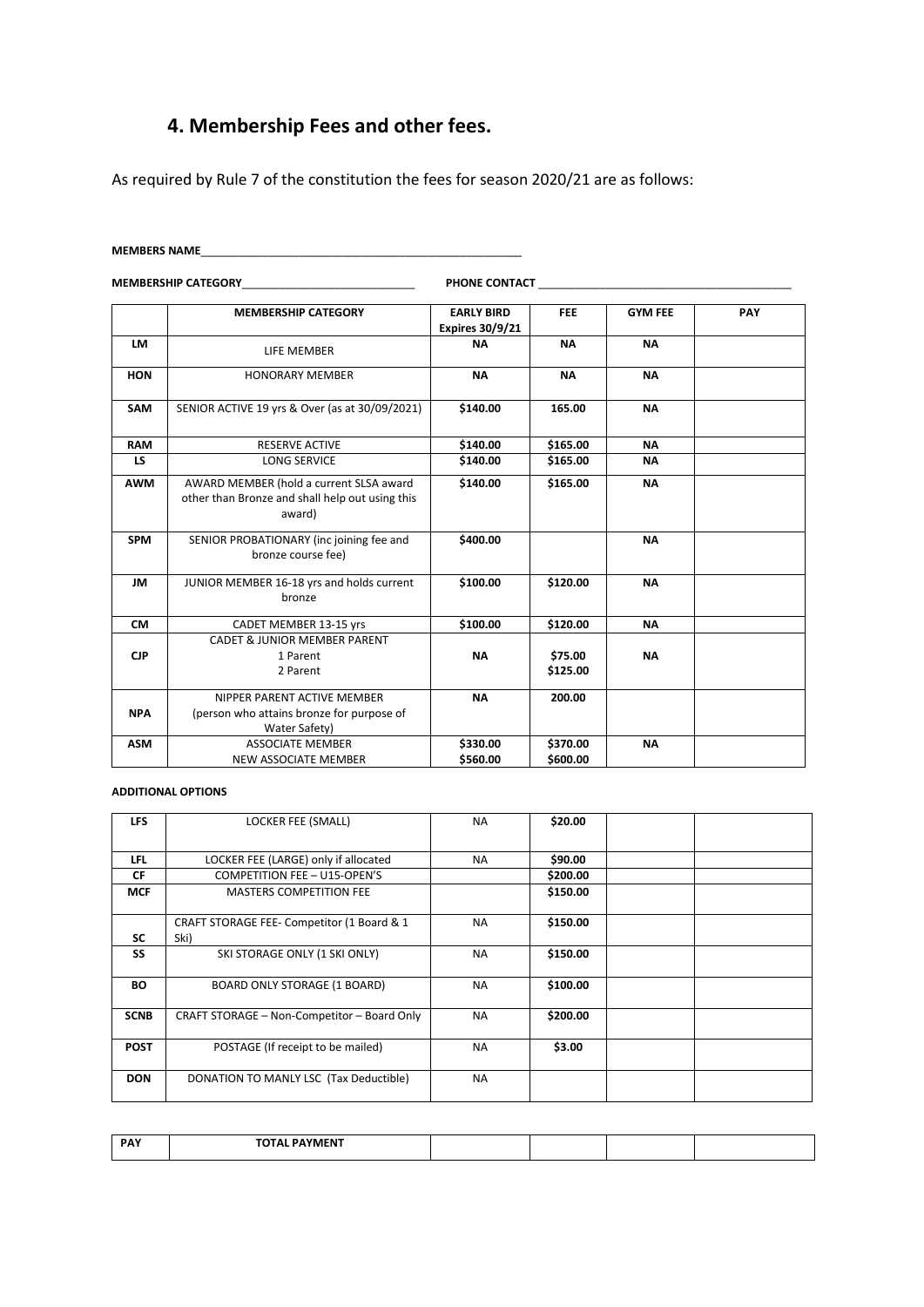#### **PAYMENT OPTIONS**

**ONLINE:** Through the club website go to [http://www.manlylsc.com](http://www.manlylsc.com/)

**MAIL:** This form with membership renewal form and payment to Manly Life Saving Club, PO Box 141, Manly 1655

**IN PERSON:** At the club office (9977 2742) by CASH or CHEQUE (payable to Manly LSC or by CREDIT CARD/EFTPOS. Please bring this form and your membership renewal form with you.

#### **NOTES**

- Fees for Membership renewal are payable from 1 May 2021 at the Early Bird Rate.
- Membership for new members must be paid at the time the application for membership is made
- Age is as at midnight on the 30<sup>th</sup> September 2021
- The early bird discount applies to membership fees and has been extended until the 3oth September.
- Nipper Parents fees \$75 for one parent and a discount applies for both parent (\$125)
- Cadet, Active and Junior Active members must have at least one parent join as a Cadet Active or Junior Active and pay same as nipper parent ie \$75 for one parent or \$125 for both.
- No Gym Fees until the club is reopened.
- Competition Fees are payable otherwise access to storage will be denied.
- Competitors can store up to 2 SLSA approved craft (1 board & 1 Ski) for \$150 annually. SLSA approved board only storage (1 board) will be \$100 annually and the cost for Ski only storage (1 ski) is \$150 annually. Spots will be allocated only for the discipline you compete in ie: you may be allocated a ski spot only if you compete in Ski in at least 3 of the following carnivals (in order of priority) Aussies, State, Branch and one other Carnival in left to right priority.
- Non-Competitors from all membership categories may store 1 SLSA approved board for \$200 if spots are available at the club. There are no Ski spots available at the club until more ski spots are built but members may store their ski at halfway beach for \$400 per season.
- Locker Fees are a flat \$20 for all membership categories. Large Locker fees will remain at \$90 for those allocated.
- 50% Discount off annual fee for all Active, Long Service, Reserve Active, and Award members over 60 Years of Age.

### **6. Competition selection process.**

As required by Rule 21 of the constitution the selection process for the 2020/21 season is as follows:

Manly LSC senior club team selection (U15 upwards) will be decided by a team comprising: -

- Deputy President of Competition and/or Director of Water
- Head Coach
- Board Coach
- Ski Coach
- Any relevant coach for the discipline

The criteria for team selection will be

- Results at relevant carnivals, with any luck or bad luck taken into account
- Training attendance frequency
- The workload schedule of the athlete
- The ability of the athlete to perform in the expected conditions at the carnival venue

Manly LSC Nipper selection process is contained in the Manly Nipper Competition Handbook, which is updated annually and is located on the club website [\(https://manlylsc.com/manly](https://manlylsc.com/manly-nippercompetition-handbook/)/)[nippercompetition-handbook/\)\](https://manlylsc.com/manly-nippercompetition-handbook/)/)